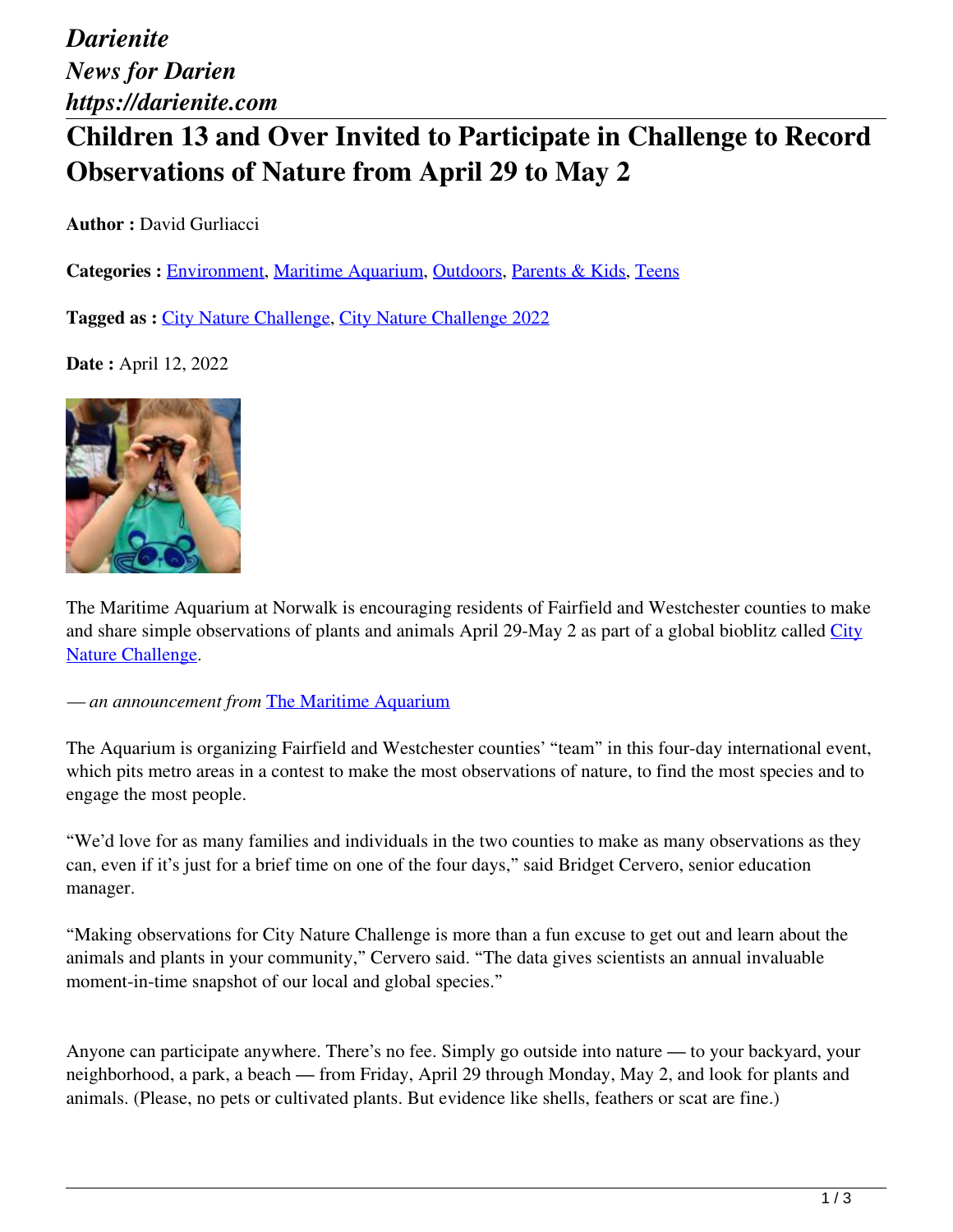### *Darienite News for Darien https://darienite.com*

Take a picture of them — even if you don't know what they are – and upload the observations to the free app/website called iNaturalist. The app may even identify your find.

Observations needn't be exotic; every squirrel, robin, frog and dandelion count. But last year, the global data also included more than 2,100 rare, endangered and threatened species.

#### *If Your Teen Is Participating ...*

City Nature Challenge can be a fun and meaningful family activity but please note that children must be 13 or older to register for an iNaturalist account.

Observations even can be made aboard the Aquarium's research vessel during **Marine Life Encounter Cruises on April 30 and May 1** to report the seabirds seen and the animals brought up out of Long Island Sound. The two-hour cruises depart at 1:15 p.m. Cost is \$34 per person (\$30 for Aquarium members).

Additionally, organizations partnering with the Aquarium for 2022 City Nature Challenge events include the Catherine Violet Hubbard Animal Sanctuary in Newtown, Connecticut's Beardsley Zoo in Bridgeport, and The Woodcock Nature Center in Wilton.

Interested but want to learn more? Get full details about City Nature Challenge, including an overview of using iNaturalist, during a **free virtual workshop** led by the Aquarium at **7 p.m., Wednesday, April 20**.

#### **More About City Nature Challenge**

City Nature Challenge was started in 2016 as a competition between staff of the Natural History Museum of Los Angeles and the California Academy of Sciences, and has expanded rapidly. Last year, despite the pandemic, 419 cities in 44 countries made 1.27 million observations, documenting more than 45,300 species.

Data collected each year during City Nature Challenge is freely available to researchers on iNaturalist, and observations are used in hundreds of scientific publications.

However, according to City Nature Challenge:

"We usually find the most immediate use of CNC data happens at a local level: a discovery of a new-to-thatplace species, someone documenting a population of a rare or invasive species that wasn't previously known, better understanding of where particular species are in that area, etc.

"So any local governments, parks departments, or other organizations who track biodiversity/invasive species/rare species in the area that are involved in the City Nature Challenge will likely use the data produced to make more-informed management decisions."

#### **Learn More and Register**